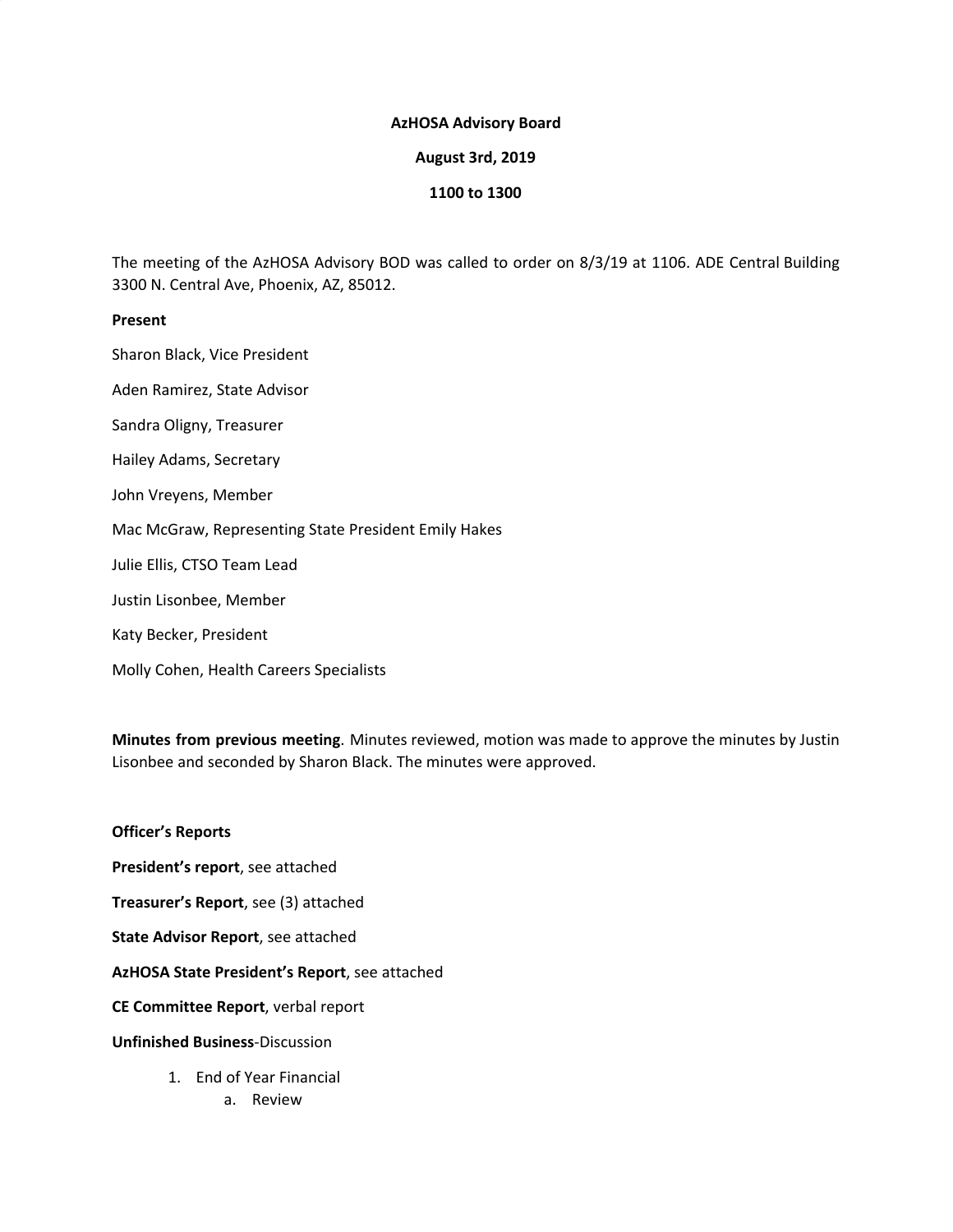i. BOD reviewed the End of Year Financial documents. Asked any pertinent questions about the reports.

**New Business**-Discussion

- 1. Contracts
	- a. Elizabeth
	- b. Sarah
	- c. Leadership Camp
		- i. BOD reviewed three contracts, one for Sarah Patenge, one for Elizabeth Carnesi, and one for Chapter Leadership Camp. Contracts for Sara Patenge and Elizabeth Carnesi have Katy Becker's name misspelt. Motion was made by Sharon Black to approve all three contracts with corrections, motion seconded by John Vreyens. No objections to motion. Motion approved.
- 2. Annual Theme Introduction
	- a. Aden introduced this years theme and how he is working with a company to be able to use the theme on promotional material in order to give access to local Advisors for use in the classroom.
- 3. HOSA Day at State Capital
	- a. FFA at the Capital Day has always been a great event to help CTSO promotion and advocacy. Aden is looking into providing advocacy training by Dr. John Mulcahy and Julie Stockwell for the current State Officer Team.
- 4. Incorporate/ crosswalk Arizona Profession Skills Standards with AzHOSA events
	- a. Discussion on how to integrate Professional Skills into AzHOSA events. Fall Leadership Conference was highlighted as a potential place to start. Focus on adding these skills to our events and promoting as such will allow for a wide range of professions to gain valuable skills and information. Aden will use the current Arizona Employability Standards to inform leadership topics at Fall Conference.
- 5. Define the goals and objectives of various program offerings
	- a. Aden asked BOD to think of goals and objectives for each of the program offerings, ie. State Officer Team, Conferences etc. Recommendation was made to have a working Google Document where BOD could add ideas and goals for each of the programs. Aden suggested a longer future meeting with set aside work time to cover important items. Recommendation was made to table discussion until December working meeting.
- 6. BOD Mission Statement
	- a. Agenda item discussion was tabled until December's meeting. Aden will send out all items that will assist in establishing mission statement prior to meeting for review.
- 7. Fall Leadership Camp Assistant
	- a. Aden asked if any BOD members would be able to attend and help at Leadership Camp. Molly Cohen and Julie Ellis will work with Aden to schedule assistance as needed.
- 8. Bank account roll over to newly elected officers has always been scheduled for the May/ June yearly meeting. Recommendation made by Julie Ellis to move meeting date to a Friday instead of a Saturday to facilitate ease of account roll over. A second recommendation, made by Julie Ellis, was to set up an appointment at the bank for the following Monday, after the conclusion of